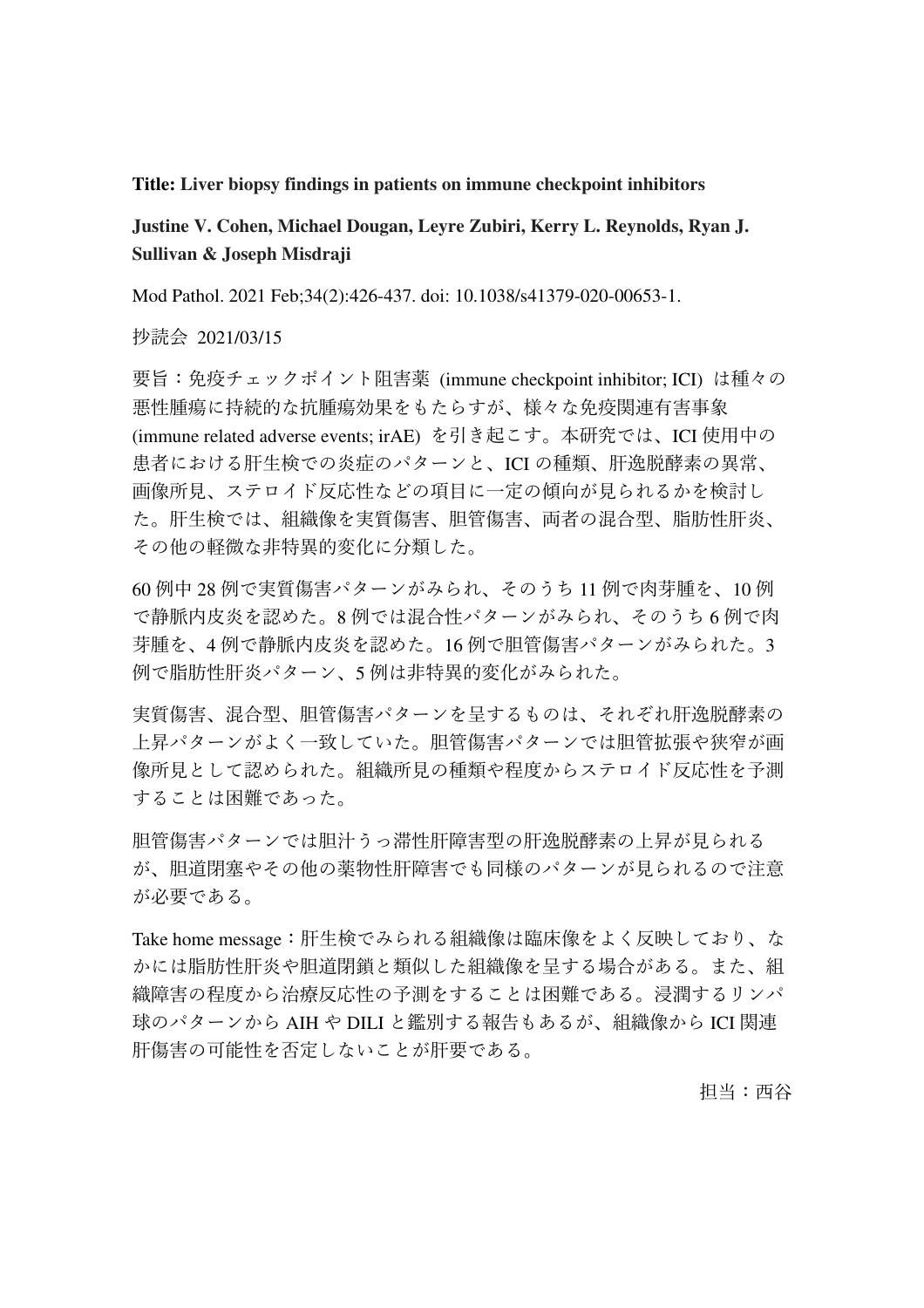| Age range (mean)                                | 28-85 years (61 years) |
|-------------------------------------------------|------------------------|
| <b>Male: Female</b>                             | 29:31                  |
| Malignancy                                      |                        |
| Melanoma                                        | 41                     |
| Nonsmall cell lung carcinoma                    | 5                      |
| Gastrointestinal adenocarcinoma                 | $\overline{4}$         |
| Pancreatobiliary adenocarcinoma                 | 3                      |
| <b>GYN</b> malignancy                           | $\overline{c}$         |
| Glioblastoma                                    | 3                      |
| Acute myeloid leukemia                          | 1                      |
| Cutaneous squamous cell carcinoma               | $\mathbf{I}$           |
| Immune checkpoint inhibitor therapy             |                        |
| Anti-PD1 only                                   | 15                     |
| Anti-CTLA4 only                                 | 4                      |
| Combination Anti-PD1/Anti-CTLA4                 | 20                     |
| Sequential Anti-PD1 and Anti-CTLA4              | 8                      |
| Checkpoint inhibitor with other therapy         | 13                     |
| Median days on ICI therapy (range)              | 78 (12-917)            |
| Grade of liver toxicity (CTCAE)                 |                        |
| 1                                               | 2                      |
| $\overline{2}$                                  | 5                      |
| 3                                               | 44                     |
| $\overline{4}$                                  | 9                      |
| Pattern of liver enzyme abnormality             |                        |
| Hepatitic                                       | 30                     |
| Cholestatic                                     | 24                     |
| Mixed                                           | 6                      |
| Radiologic modalities $(n = 59)$                |                        |
| CT or PET CT only                               | 42                     |
| <b>Ultrasound and CT</b>                        | 9                      |
| <b>Ultrasound only</b>                          | 3                      |
| MRCP or ERCP (with or without other modalities) | 5                      |
| Radiologic findings $(n = 59)$                  |                        |
| No relevant liver findings                      | 30                     |
| Hepatic metastases                              | 15                     |
| Bile duct dilatation or narrowing               | 5                      |
| Gallbladder thickening                          | 5                      |
| <b>Steatosis</b>                                | 5                      |
| Portal edema                                    | $\overline{c}$         |
| <b>Cirrhosis</b>                                | 1                      |
| Duration of steroids                            |                        |
| Not given <sup>a</sup>                          | 9                      |
| Less than 1 month                               | 19                     |
| $1-3$ months                                    | 14                     |
| Greater than 3 months <sup>b</sup>              | 18                     |
| Secondary immunosuppression <sup>b</sup>        | 12                     |
| Median days until resolution of LFTs (range)    | 44 (2-302)             |
| <b>Outcome</b>                                  |                        |
| Alive without disease                           | 18                     |
| Alive with disease                              | 18                     |
| Dead of disease                                 | 24                     |
|                                                 |                        |

Table 1 Clinical features of 60 patients with abnormal liver tests in the setting of immune checkpoint inhibitor therapy.

ICI immune checkpoint inhibitor, CTCAE common terminology criteria for adverse events, LFT liver function test.

<sup>a</sup>One patient was on chronic steroids, but the dose was not increased after the diagnosis of ICI hepatitis.

<sup>b</sup>Two patients required steroids and secondary immunosuppression for concurrent immune mediated colitis.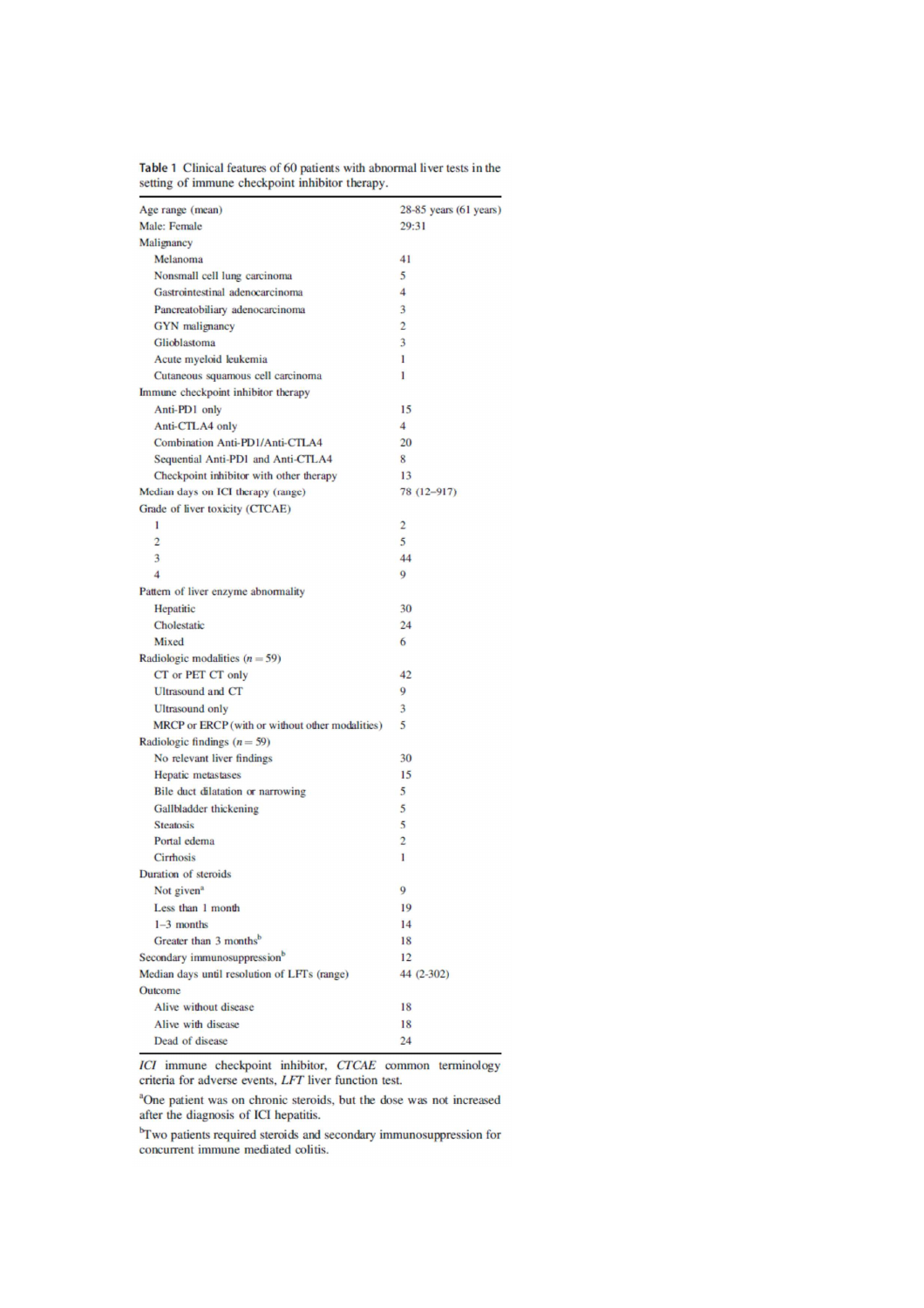|                                           | Hepatitic<br>Pattern<br>$(n=28)$ | Mixed hepatitic<br>and cholangitic<br>$(n=8)$ | Cholangitic<br>pattern<br>$(n = 16)$ | <b>Steatotic</b><br>pattern<br>$(n=3)$ | Mild and<br>nonspecific<br>changes $(n=5)$ |
|-------------------------------------------|----------------------------------|-----------------------------------------------|--------------------------------------|----------------------------------------|--------------------------------------------|
|                                           |                                  |                                               |                                      |                                        |                                            |
| Checkpoint therapy                        |                                  |                                               |                                      |                                        |                                            |
| Anti-PD1 only                             | 5                                | $\overline{c}$                                | 5                                    | $\overline{c}$                         | 1                                          |
| Anti-CTLA4 only                           | $\overline{4}$                   | $\bf{0}$                                      | $\bf{0}$                             | $\bf{0}$                               | $\bf{0}$                                   |
| <b>Combination ICI</b>                    | 10                               | 3                                             | $\overline{\tau}$                    | $\bf{0}$                               | $\bf{0}$                                   |
| <b>Sequential ICI</b>                     | 5                                | $\overline{0}$                                | 1                                    | 1                                      | 1                                          |
| <b>ICI</b> and other                      | $\overline{4}$                   | 3                                             | 3                                    | $\bf{0}$                               | 3                                          |
| Pattern of LFT abnormalities              |                                  |                                               |                                      |                                        |                                            |
| Hepatocellular                            | 22                               | $\overline{c}$                                | $\overline{c}$                       | 1                                      | 3                                          |
| Cholestatic                               | 3                                | 6                                             | 12                                   | $\overline{c}$                         | $\mathbf{1}$                               |
| Mixed hepatocellular and cholestatic      | 3                                | $\overline{0}$                                | $\overline{2}$                       | $\overline{0}$                         | $\mathbf{1}$                               |
| Grade of liver toxicity (CTCAE)           |                                  |                                               |                                      |                                        |                                            |
| 1                                         | $\bf{0}$                         | $\bf{0}$                                      | $\mathbf{1}$                         | 1                                      | $\bf{0}$                                   |
| $\overline{c}$                            | $\overline{4}$                   | $\mathbf{0}$                                  | $\mathbf{1}$                         | $\bf{0}$                               | $\bf{0}$                                   |
| 3                                         | 19                               | 6                                             | 12                                   | $\overline{c}$                         | 5                                          |
| $\overline{4}$                            | 5                                | $\overline{2}$                                | $\overline{2}$                       | $\overline{0}$                         | $\bf{0}$                                   |
| Radiologic findings                       |                                  |                                               |                                      |                                        |                                            |
| Normal or nonspecific findings            | 19                               | 4                                             | 5                                    | $\overline{c}$                         | 4                                          |
| <b>Steatosis</b>                          | 4                                | $\bf{0}$                                      | $\bf{0}$                             | 1                                      | $\bf{0}$                                   |
| Hepatic metastases                        | $\overline{4}$                   | 3                                             | $\overline{7}$                       | 1                                      | $\bf{0}$                                   |
| Bile duct dilatation/narrowing            | 1                                | $\overline{0}$                                | $\overline{4}$                       | $\mathbf{0}$                           | $\bf{0}$                                   |
| Gallbladder thickening                    | 1                                | 1                                             | $\overline{2}$                       | $\bf{0}$                               | 1                                          |
| Duration of steroids                      |                                  |                                               |                                      |                                        |                                            |
| Not given                                 | $\overline{4}$                   | 1                                             | $\overline{2}$                       | $\mathbf{1}$                           | $\overline{c}$                             |
| $< 1$ month                               | 8                                | $\overline{c}$                                | 6                                    | 1                                      | $\overline{c}$                             |
| $1-3$ months                              | 8                                | $\overline{c}$                                | 4                                    | $\bf{0}$                               | $\bf{0}$                                   |
| $>3$ months                               | 9                                | 3                                             | 4                                    | $\mathbf{I}$                           | $\mathbf{1}$                               |
| Secondary immunosuppression               | 5 <sup>a</sup>                   | 3                                             | $\overline{2}$                       | 1                                      | 1                                          |
| Median days to resolution of LFTs (range) | $52(10-160)$                     | $35(2-110)$                                   | 47 (14-268)                          | $180(59-302)$                          | $32(20-364)$                               |
| <b>Outcome</b>                            |                                  |                                               |                                      |                                        |                                            |
| Alive without disease                     | 10                               | 1                                             | 4                                    | $\mathbf{I}$                           | $\overline{c}$                             |
| Alive with disease                        | 9                                | 3                                             | 4                                    | 1                                      | 1                                          |
| Dead of disease                           | 9                                | 4                                             | 8                                    | 1                                      | $\overline{c}$                             |
| Competing explanation for LFTs            | $\bf{0}$                         | 1                                             | 10                                   | 1                                      | $\mathbf{1}$                               |

ICI immune checkpoint inhibitor, CTCAE common terminology criteria for adverse events, LFT liver function test.

<sup>a</sup>Two patients received infliximab for concurrent colitis.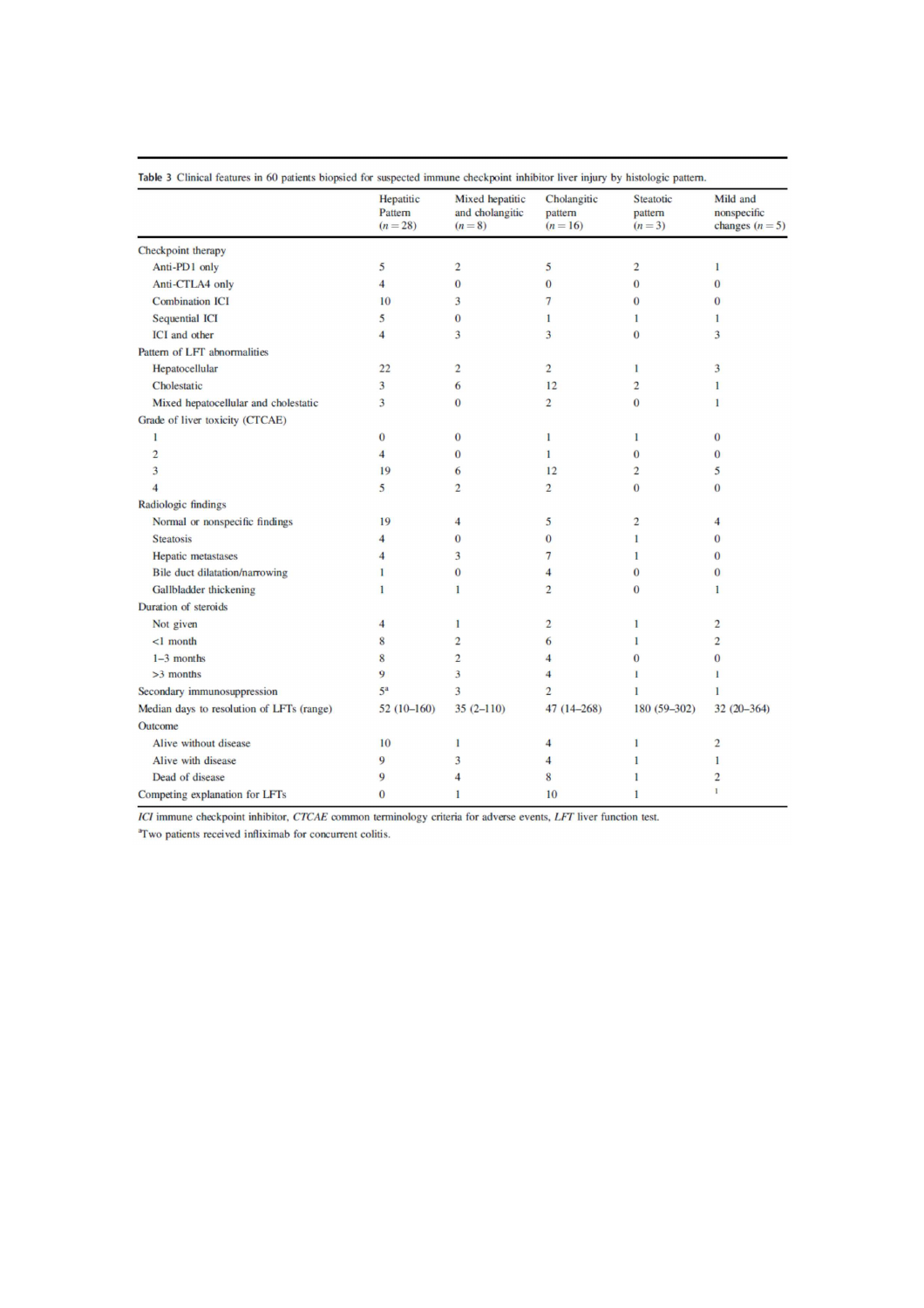

Fig. 1 Zone 3 hepatitis and necrosis with numerous histiocytes adjacent to an injured central vein. Note the mild steatosis colocalizing to the area of injury.



Fig. 2 Medium power view of a liver biopsy with panlobular inflammation, but with focal area of necrosis in the lobule. The portal tract in this view is moderately expanded by inflammatory cells, but the bile duct is not significantly injured.



Fig. 8 Medium power view of a liver biopsy demonstrating a steatohepatitic pattern of injury, a Hematoxylin and eosin stained section. There is moderate macrovesicular steatosis, hepatocyte ballooning with Mallory-Denk bodies, and focal lobular mononuclear cell infiltrate. b Trichrome stain of the same area of the biopsy shows sinusoidal fibrosis in zone 3, as well as delicate septae extending from the portal tract, consistent with stage 2 of 4 fibrosis (Brunt stage).



Fig. 3 Steatosis in an area of injury around a central vein with aggregates of histiocytes surrounding an injured vein. Note the lipid vacuole in the histiocyte aggregate, reminiscent of an early fibrin ring type granuloma.

Fig. 1. 組織球浸潤を伴う中心静脈周囲炎および壊死。軽度の脂肪変性を伴う。

Fig. 2. 汎小葉の炎症パターン。門脈域は炎症細胞浸潤により拡大している。壊 死は少なく胆管傷害は目立たない。

Fig. 8. 脂肪性肝炎パターン。a. ballooning と Mallory-Denk 小体がみられる。炎 症細胞浸潤が実質に軽度認められる。b. 中心静脈域において、類洞(肝細胞) 周囲の線維化を認める。門脈域周囲にも繊細な線維化がみられ Brunt stage 2 の 像である。